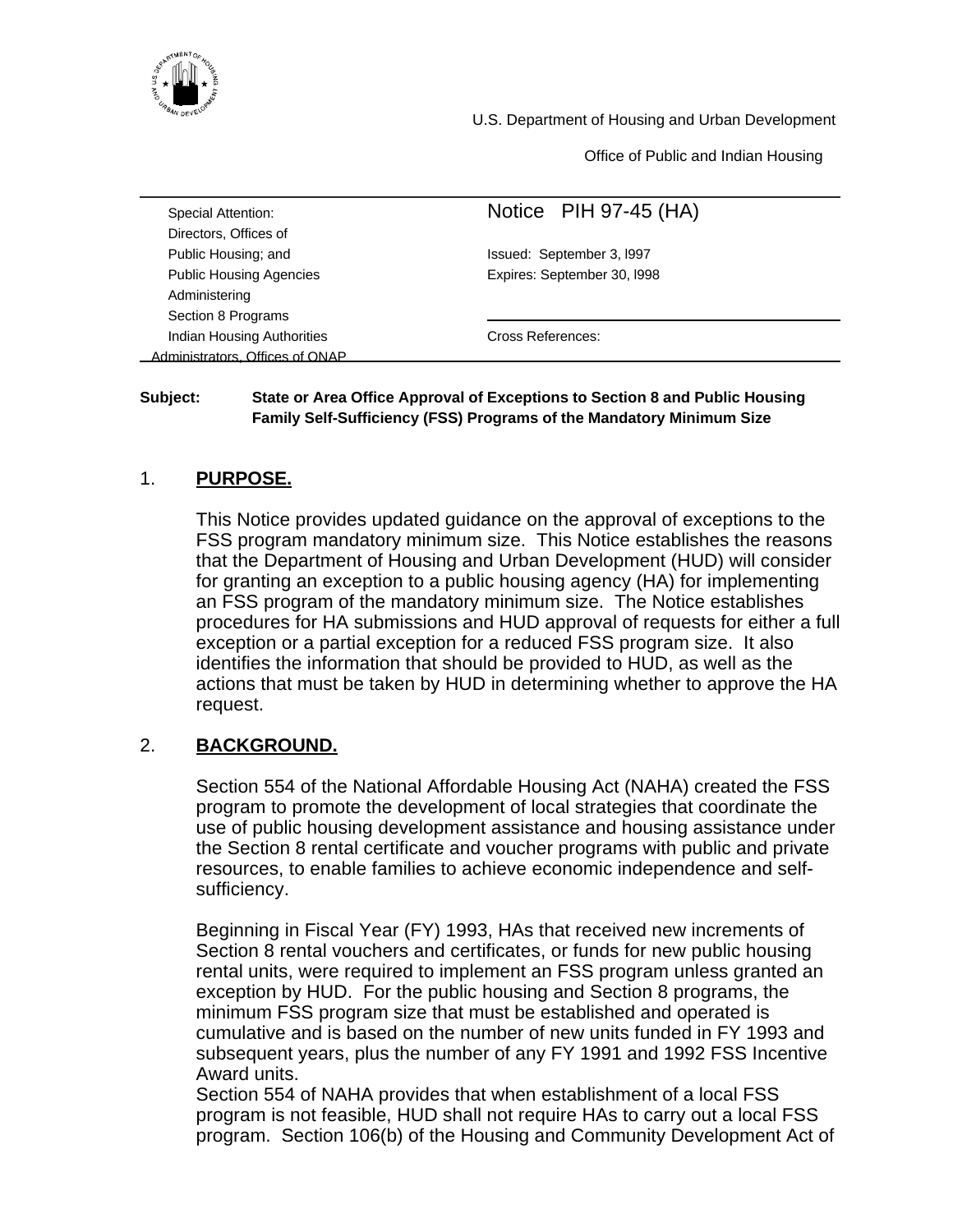1992 amended NAHA. It clarifies circumstances in which establishment and operation of a local FSS program may not be feasible, which may justify exception of an HA from operation of an FSS program.

#### 3. **APPLICABILITY.**

#### a. PROGRAMS.

This Notice applies to the approval of exceptions for HAs, including approval to implement an FSS program smaller than the required minimum program size, for the Section 8 rental certificate, rental voucher, or public housing programs.

## b. INDIAN HOUSING AUTHORITIES (IHAs).

The Housing and Community Development Act of 1992 (1992 HCD Act) makes implementation of an FSS program optional for Indian housing authorities (IHAs) that received funding for units in Fiscal Year 1993 or in subsequent years. Implementation of an FSS program is still required for IHAs that received Fiscal Year 1991 or 1992 Incentive Award funding.

This Notice does not apply to approval of exceptions for IHAs that received FY 1991 or 1992 Incentive Award funding. IHAs that received Indian housing units or Section 8 FSS Incentive Award funding should contact their area Office of Native American Programs for guidance on FSS exceptions.

# 4. **HA CERTIFICATION IN CONNECTION WITH A REQUEST FOR EXCEPTION FROM FSS PROGRAM IMPLEMENTATION OR MINIMUM PROGRAM SIZE.**

HAs seeking either a full or partial exception from the required implementation of an FSS program should submit a written request to the appropriate Public Housing Office Director in their local HUD State or Area Office, herein referred to as the HUD Office. The exception request should:

o Include an HA certification to HUD that explains the circumstances that make it impossible to establish and operate an FSS program of the required minimum program size.

The HA certification should:

- o Describe the actions the HA has taken to overcome each identified problem, including actions it has taken to gain information on the successful implementation of an FSS program (e.g. attendance at FSS conferences, consulting with HAs that have implemented successful FSS programs).
- o State the program size the HA wishes to establish if the HA is requesting a partial exception to operate a program of reduced size.
- o Describe the evidence the HA has on file to support its request for an exception.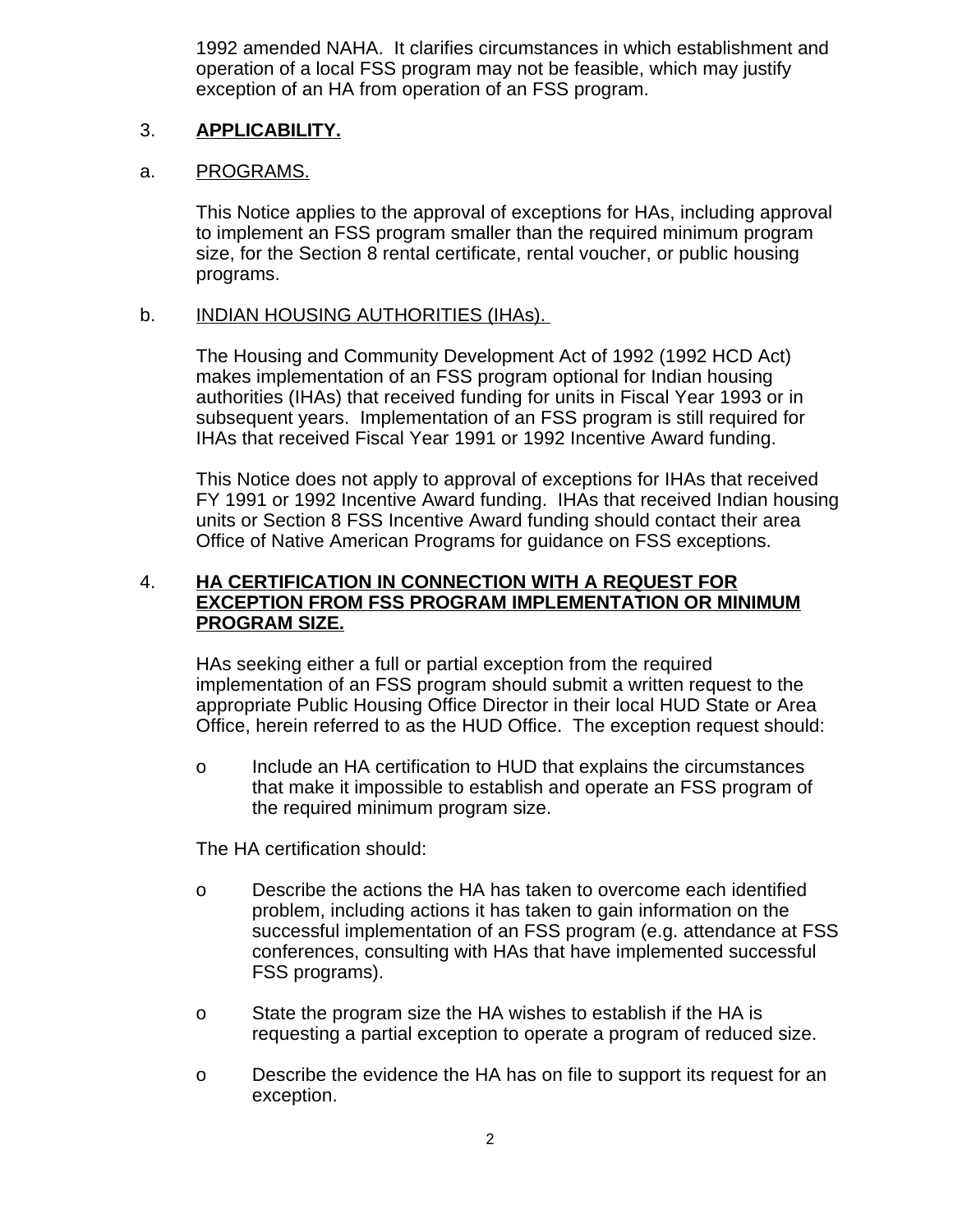Upon request from the HUD Office, the HA should verify its certification by making the documented evidence available for inspection by HUD and the public, as appropriate.

# 5. **HUD REVIEW AND TECHNICAL ASSISTANCE.**

A discussion of the reasons HUD will consider for granting exceptions, and information that should be provided to HUD by the HA requesting an exception, is provided in 6.a. through 6.e. below. The HUD Office staff must review and evaluate the request and, prior to approval, must offer technical assistance to the HA to resolve any problems. The HUD Office staff should share with the HA information about techniques used by other HAs, refer the HA to other HAs that have successfully implemented FSS programs and assure that the HA has tried different approaches. An HA having difficulty establishing a program of the required minimum size may combine its FSS program with that of another HA so that both can share available supportive services and administrative resources.

If no solution can be found and the HUD Office finds good cause, the HUD Office may either grant a complete exception or a partial exception to operate a program of reduced size. **Full or partial exceptions must not be provided prior to, or in conjunction with, funding requests that require the HA to initially implement an FSS program.** All HAs should try to implement an FSS program of the initial minimum program size prior to approval of a complete or partial exception. The HUD Office letter to the HA authorizing an exception must state the number of families under the HA's original FSS obligation, the new FSS obligation and the expiration date of the exception.

# 6. **REASONS FOR EXCEPTION.**

The minimum information that should be provided to the HUD Office by the HA in supporting its request for an exception is discussed below.

# a. Lack of Family Interest.

HUD will not grant a complete exception for this reason. When requesting a reduced-size program, an HA should explain how it advised families about the program, indicate any special outreach efforts and incentives it offered to families, and state how many families expressed an interest in participating or declined to participate. HUD Office staff must analyze whether changes in the HA's family selection policies for FSS might increase the number of interested families, and whether additional outreach techniques should be tried. Especially in this era of welfare reform, including time limits on welfare benefits, families on welfare can be expected to be interested in programs to help them increase their self-sufficiency. Therefore, lack of family interest should rarely be justification for approving a smaller FSS obligation.

# b. Lack of Supportive Services.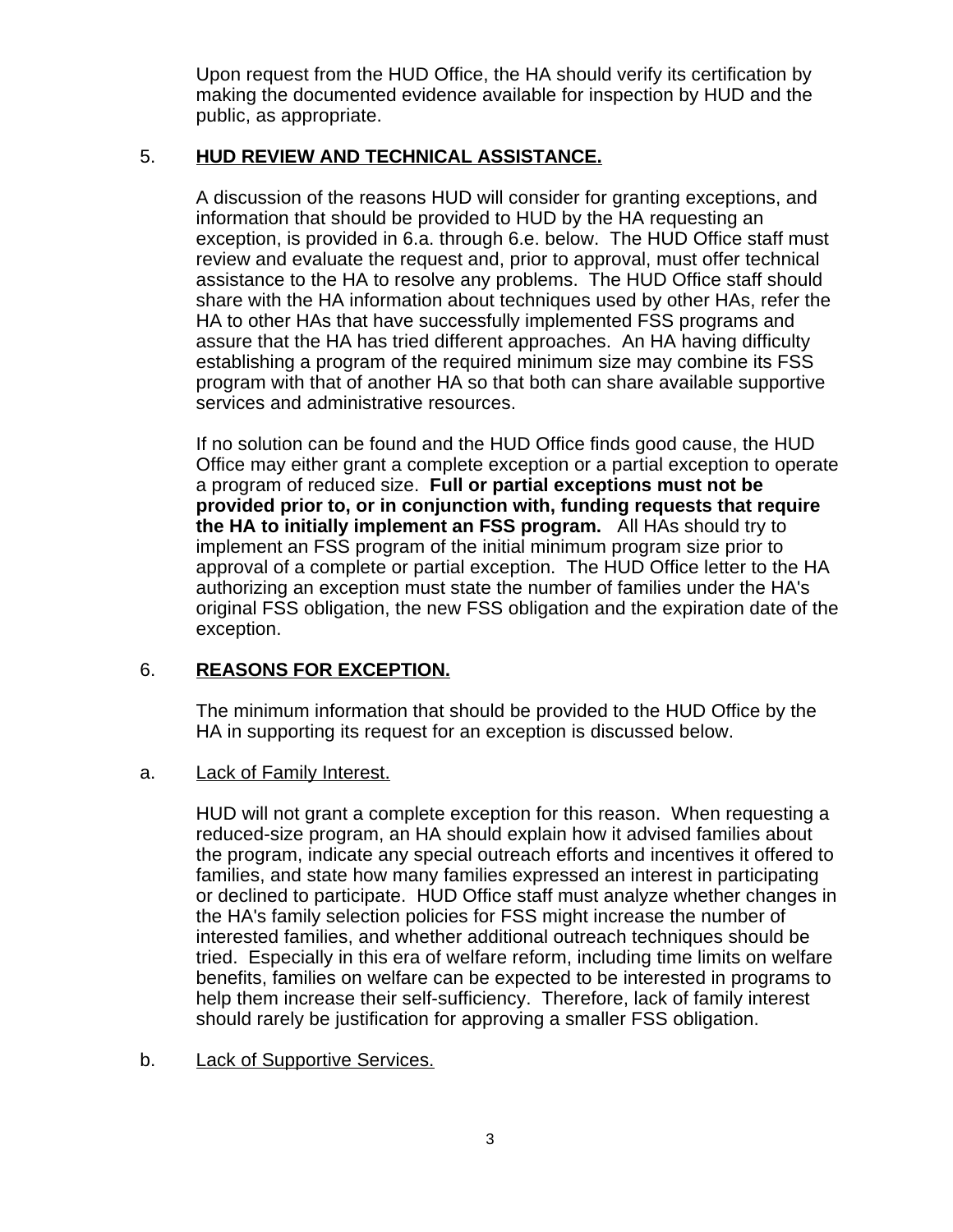The HA should describe what it has done to obtain supportive services, including what organizations were contacted, numbers and types of organizations (e.g., Federal, state and local government programs, including Community Development Block Grant (CDBG); private industry; nonprofit organizations; churches; private industry council.) The HA should also describe its efforts at coordinating with other programs.

HAs should contact local welfare agencies to find out the services they provide to welfare families, and determine if these services provide adequate support to welfare families, precluding the need to identify other supportive services for families on welfare. Since two or more HAs wishing to establish a combined FSS program may be in a better position to obtain needed services than a single HA, the HA should describe any efforts to contract other HAs and the reasons other HAs gave for not wanting to participate.

#### c. Lack of Funding for Reasonable Administrative Costs.

HUD now provides funding to smaller HAs for FSS Program Coordinators. To qualify for these funds, HAs must meet the eligibility criteria published in the Notice of Funding Availability, which generally is limited to HAs operating a Section 8 program with fewer than 1,000 rental vouchers and certificates.

HAs not eligible for these funds should consider other sources such as their Section 8 administrative fee reserves, funding from nonprofit groups and private industry. In some cases, services may be provided by volunteers or another agency may be able to assume responsibility for some functions. In addition, as indicated in paragraph 6.b. above, two or more HAs may join together to establish a combined FSS program.

An HA still seeking an exception due to a lack of funds for reasonable administrative cost should explain all sources of funding it has considered in addition to the Section 8 administrative fees, administrative fee reserves and public housing operating subsidies it will receive. The HA should explain any actions it has taken in connection with efforts to receive any sources of funding outside the HA, such as written requests or meetings.

Based on its knowledge of resources that other HAs in its jurisdiction have been able to use, the HUD Office must attempt to identify, and advise the HA of, other funding sources which the HA has not considered.

#### d. Lack of Cooperation by Units of State and Local Government.

The HA should describe the efforts it has made to gain cooperation of units of state or local government, including identification of the officials contacted, the type of cooperation sought and why the lack of cooperation harms the program to the extent that it cannot be carried out. The HA should request help from the head of the unit of local government in the area where the HA is located. Prior to approval of an exception for a

Section 8 or public housing FSS program based on this criterion, the HUD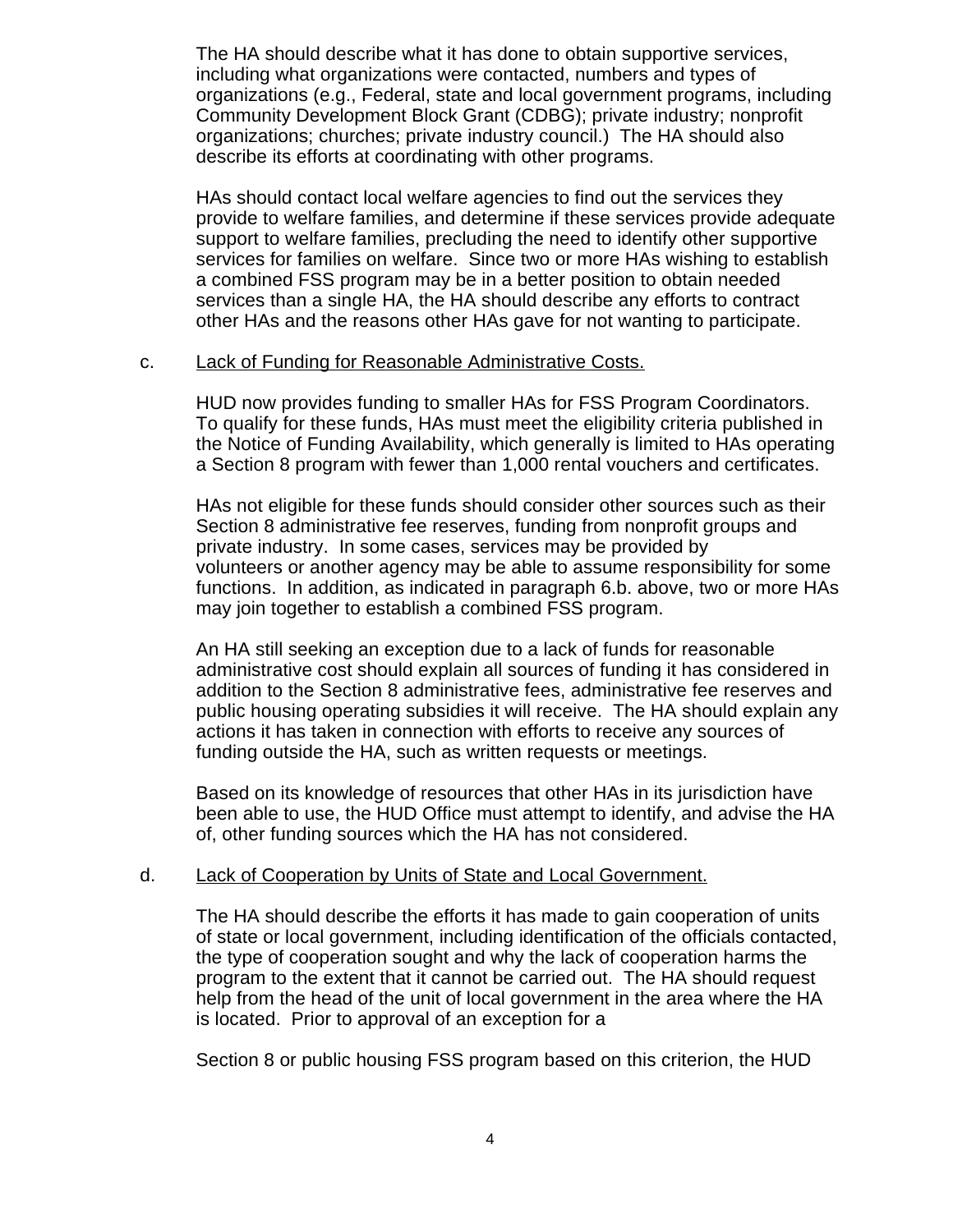State Representative or Area Office Coordinator must contact appropriate local officials on behalf of the FSS program. The Office of Fair Housing and Equal Opportunity should also be contacted to determine if the lack of cooperation violates any applicable Fair Housing Planning, if the community is an Entitlement Jurisdiction.

e. **Impact of New Funding Increments Providing Assistance for Expiring Subsidy** Contracts on Minimum FSS Program Size.

New Section 8 rental certificate or rental voucher funding provided to an HA in connection with the demolition of public housing units or the expiration of Section 8 contracts, and owners opting out of Section 8 contracts in the past, increased the minimum FSS program size obligation of the HA. Funding increments for these purposes will often impose additional, large FSS obligations which are beyond the reasonable capacity of an HA to administer. The determination to except certain new funding increments from the FSS program requirement is considered an appropriate other circumstance as authorized under Section 106(b)(D). Accordingly, with the exception described below in item f, funding for rental vouchers and certificates provided in connection with the following are not counted when determining an HA's minimum FSS program size:

- families affected by the termination, expiration, or owner opt-outs under Section 8 loan management set-aside, new construction, substantial rehabilitation, moderate rehabilitation, and moderate rehabilitation single room occupancy HAP contracts;
- families affected by the demolition or disposition of a public housing project and replacement of public housing projects;
- families affected by the conversion of assistance to residents of Section 23 leased housing or housing assistance payments projects to the tenant-based programs;
- families affected by the sale of a HUD-owned project;
- families affected by the prepayment of a mortgage or voluntary termination of mortgage insurance; or
- the renewal of expiring funding increments under the Section 8 program (except the renewal of funding increments that initially carried an FSS program obligation).

If an HA received funding in the above categories in the past which increased their minimum FSS obligation, they may request to have their obligation reduced by that amount, but not below the number of families currently enrolled in their FSS program.

f. Exception to Item e.